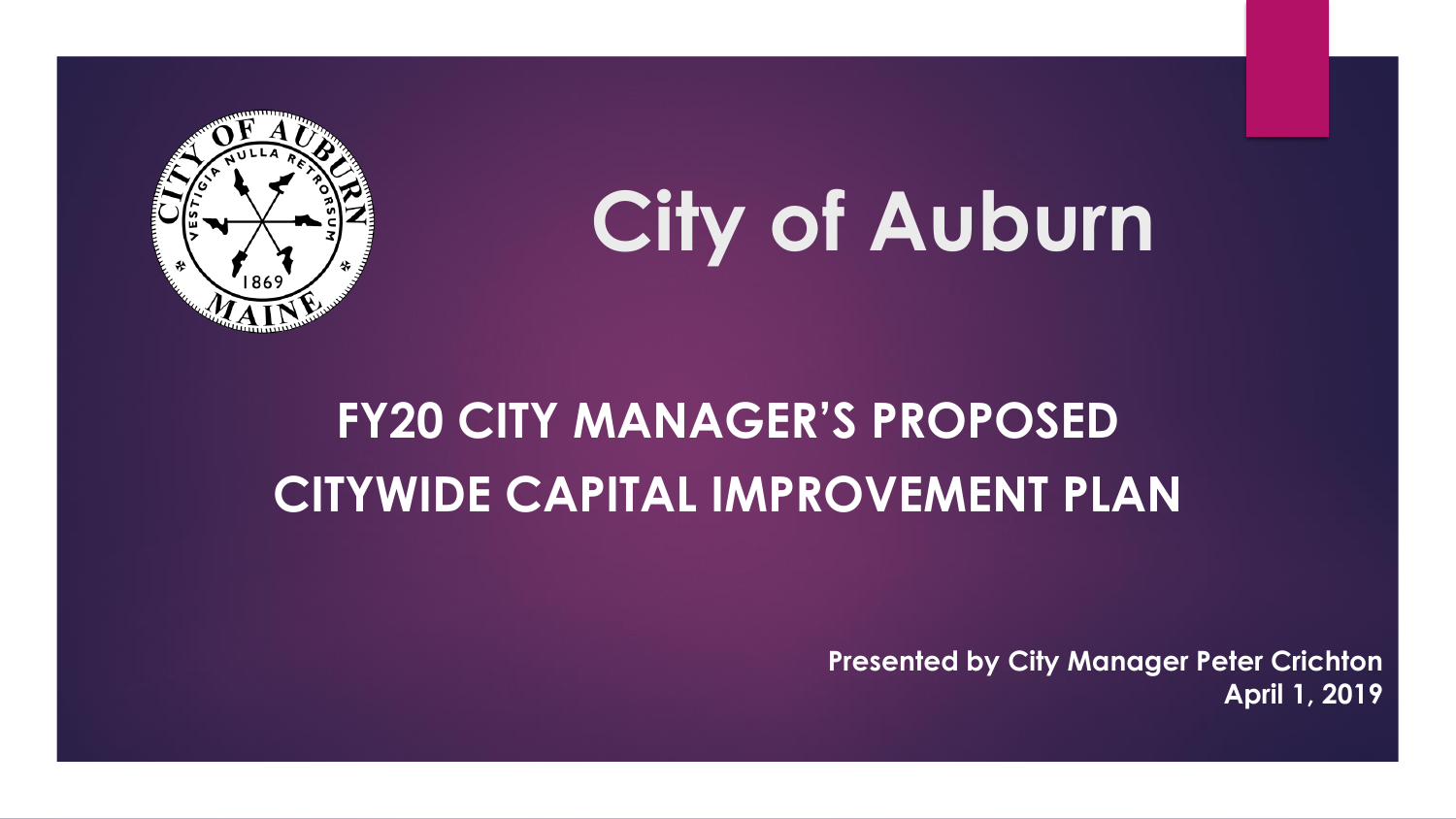### **Long-term Goals**

The goals of the City of Auburn focus on these 4 general areas. (These are in no particular order of importance.)

- 1. Economic Development
- 2. Education
- 3. Citizen Engagement
- 4. Strong Neighborhoods.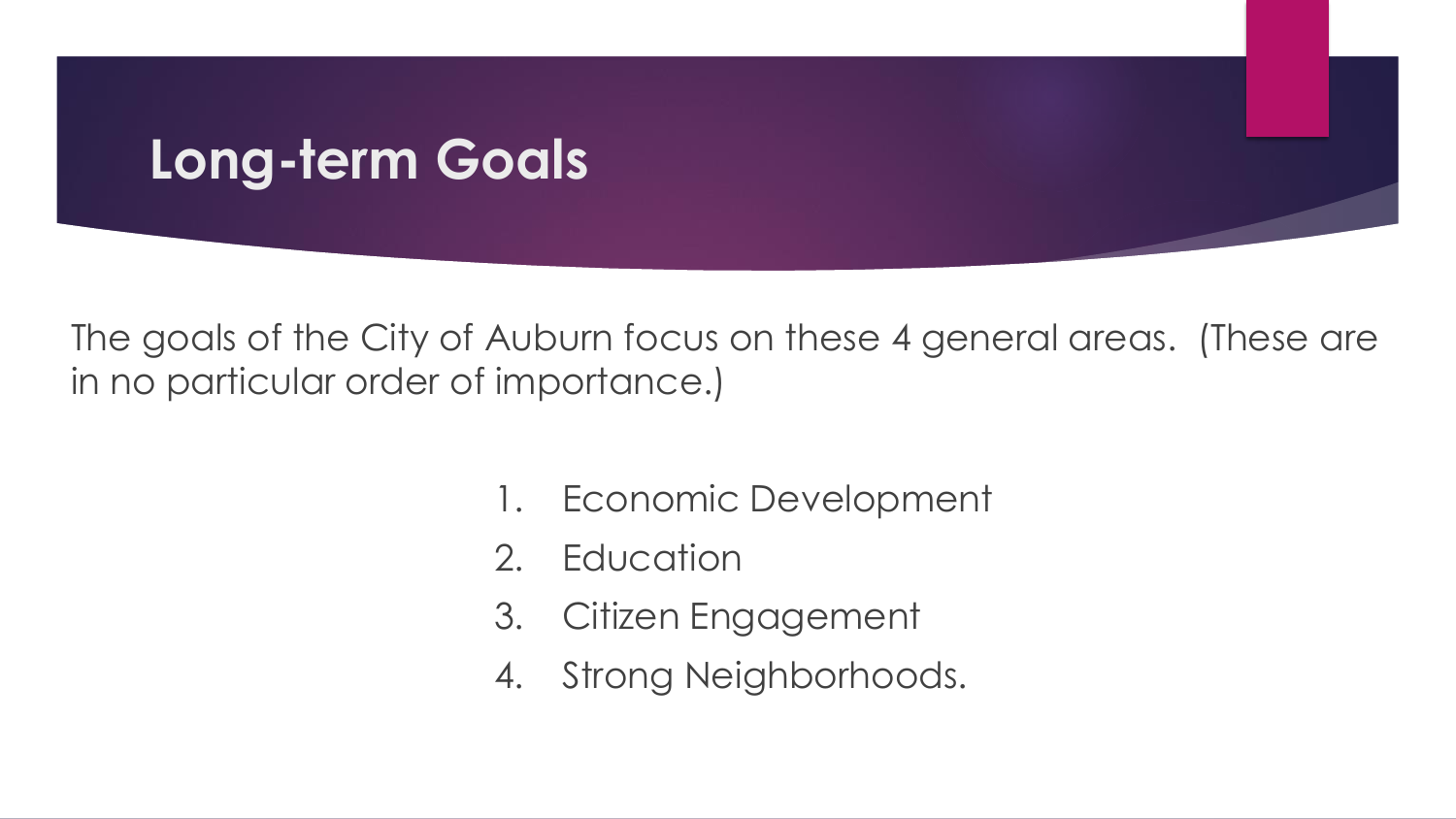### **Auburn-Lewiston Airport (pages 1-2)**

| <b>Description</b>                                           | Dept.<br><b>Request</b> | <b>Operating</b> | <b>Bonds</b>             | <b>Other</b>                   |
|--------------------------------------------------------------|-------------------------|------------------|--------------------------|--------------------------------|
| Runway Maintenance - Runway<br>04/22 (FAA/MDOT 95% eligible) | 200,000<br>$\mathbb S$  |                  | 200,000<br>$\mathcal{L}$ |                                |
| Construct New Fuel Farm                                      | \$400,000               |                  | 400,000                  |                                |
| <b>Small Tractor</b>                                         | 30,500<br>$\mathbb S$   |                  |                          | \$30,500<br><b>Unallocated</b> |
| <b>Total Auburn-Lewiston Airport</b>                         | \$630,500               |                  | 600,000                  | 30,500                         |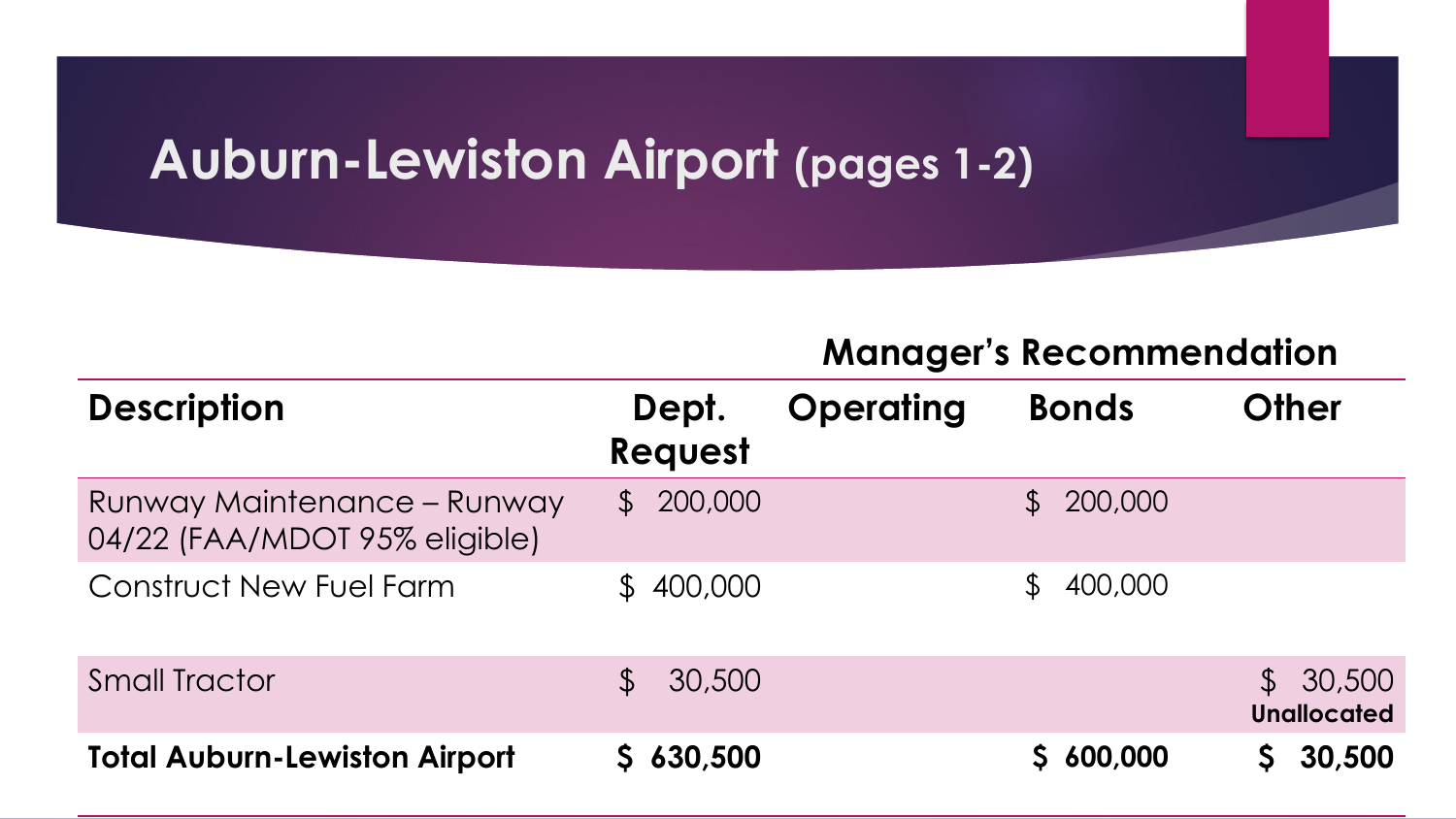### **City Clerk (page 3)**

| <b>Description</b>        | Dept. | Request    | <b>Operating</b> |      | <b>Bonds</b>   | <b>Other</b>                   |
|---------------------------|-------|------------|------------------|------|----------------|--------------------------------|
| <b>Record Restoration</b> |       | 100,000    |                  |      |                | \$20,000<br><b>Unallocated</b> |
|                           |       |            |                  |      |                |                                |
| <b>Total City Clerk</b>   |       | 100,000 \$ |                  | $-5$ | $\blacksquare$ | \$20,000                       |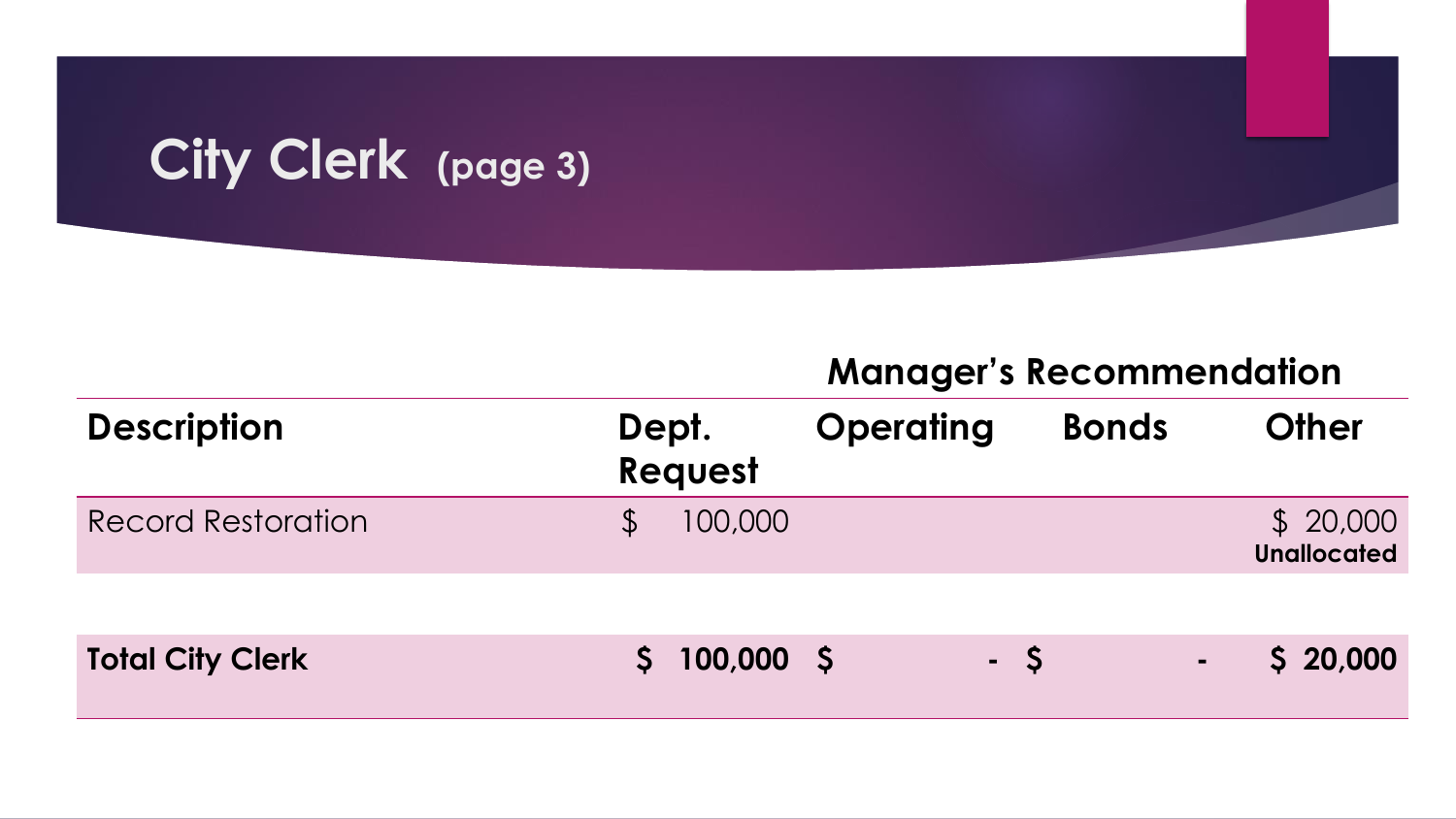### **Economic & Community Development**

**Economic Development & Planning (pages 4-8)**

| <b>Description</b>                                               | Dept.<br>Request         | <b>Operating</b> | <b>Bonds</b>   |         | <b>Other</b>   |                            |
|------------------------------------------------------------------|--------------------------|------------------|----------------|---------|----------------|----------------------------|
| New Auburn Village Center<br>Revitalization                      | 500,000<br>$\mathbb S$   |                  | $\mathfrak{P}$ | 200,000 | $\mathcal{L}$  | 300,000<br>TIF             |
| Dangerous Building Demolition                                    | 200,000                  |                  | $\mathfrak{P}$ | 100,000 |                |                            |
| <b>Comprehensive Plan Property</b><br><b>Acquisition Program</b> | 400,000<br>$\mathcal{L}$ |                  | $\mathfrak{P}$ | 100,000 |                |                            |
| <b>Great Falls Plaza Vision</b>                                  | 500,000                  |                  | $\mathfrak{P}$ | 200,000 |                |                            |
| Downtown Parking and Walkability                                 | 270,000<br>$\mathbb S$   |                  |                |         | $\mathfrak{P}$ | 270,000<br><b>TIF/CDBG</b> |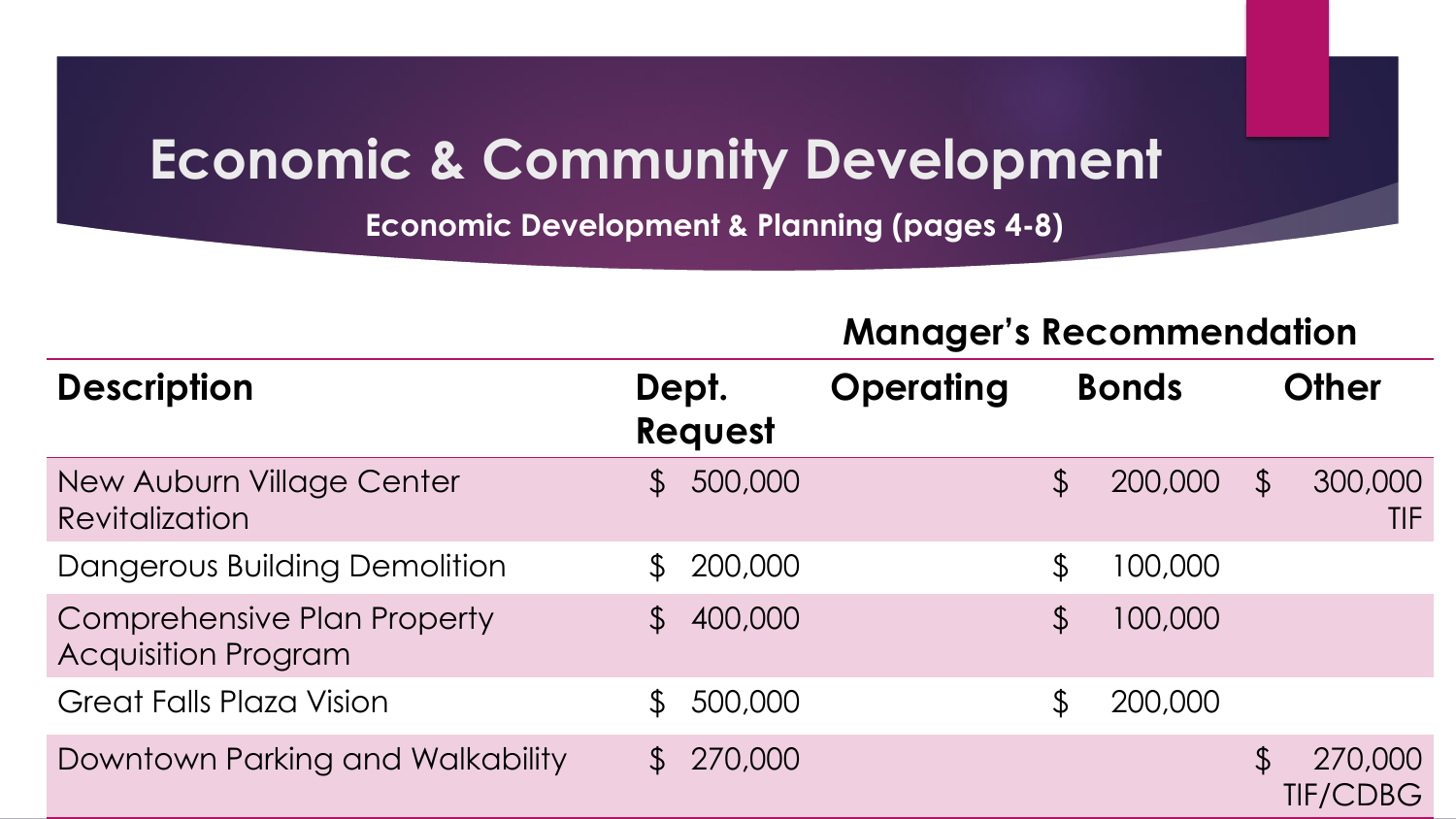### **Economic & Community Development**

**Electrical (pages 9-12)** 

|                                                   |                         | <b>Manager's Recommendation</b>  |              |
|---------------------------------------------------|-------------------------|----------------------------------|--------------|
| <b>Description</b>                                | Dept.                   |                                  |              |
|                                                   | <b>Request</b>          | <b>Operating</b><br><b>Bonds</b> | <b>Other</b> |
| Main Street Underground Electrical<br>Replacement | 6,000<br>$\mathbb S$    | 6,000<br>$\mathbb S$             |              |
| Special Event-Portable Electrical<br>Equipment    | 6,000<br>$\mathfrak{P}$ | 6,000<br>$\mathbb S$             |              |
| Split System Heat Pump-Electrical Shop            | 7,000<br>$\mathcal{F}$  | \$7,000                          |              |
| <b>Municipal Roadway Lighting Inventory</b>       | 25,000<br>$\mathbb S$   | \$25,000                         |              |
|                                                   |                         |                                  |              |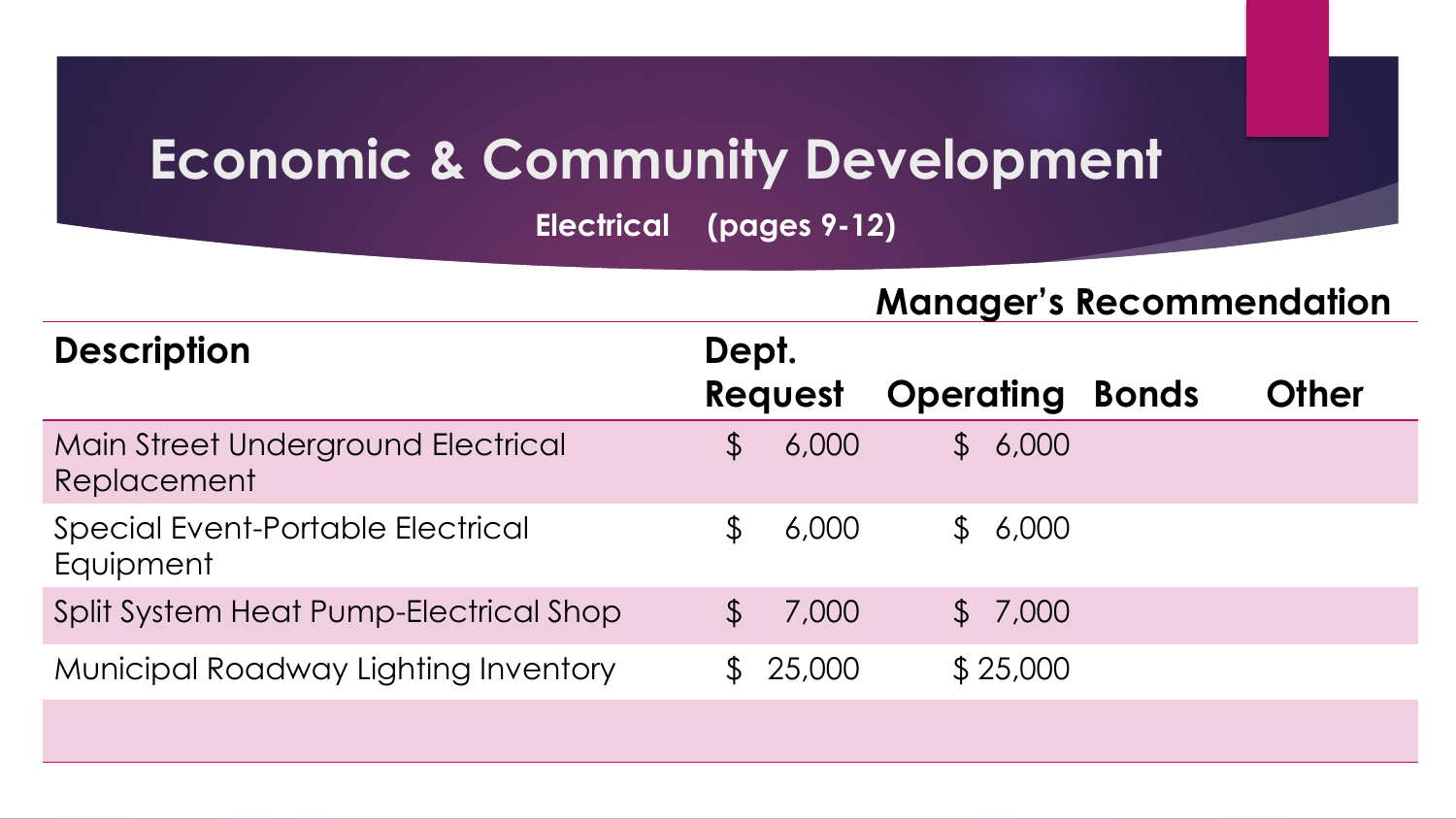### **Economic & Community Development**

**Electrical Continued & Dept. Total (pages 13-14)** 

| <b>Description</b>                                                | Dept.          | <b>Request</b> |            | <b>Operating</b> |          | <b>Bonds</b> | <b>Other</b> |
|-------------------------------------------------------------------|----------------|----------------|------------|------------------|----------|--------------|--------------|
| Traffic Signal preemption upgrades                                | $\mathfrak{L}$ | 5,000          | $\vert$ \$ | 5,000            |          |              |              |
| LED Upgrade to City walking paths<br>and Industrial Park Lighting | $\mathcal{L}$  | 10,000         | - S        | 10,000           |          |              |              |
| <b>Total Economic &amp; Community</b><br><b>Development</b>       |                | \$1,929,000    |            | 59,000           | <b>S</b> | 600,000      | \$570,000    |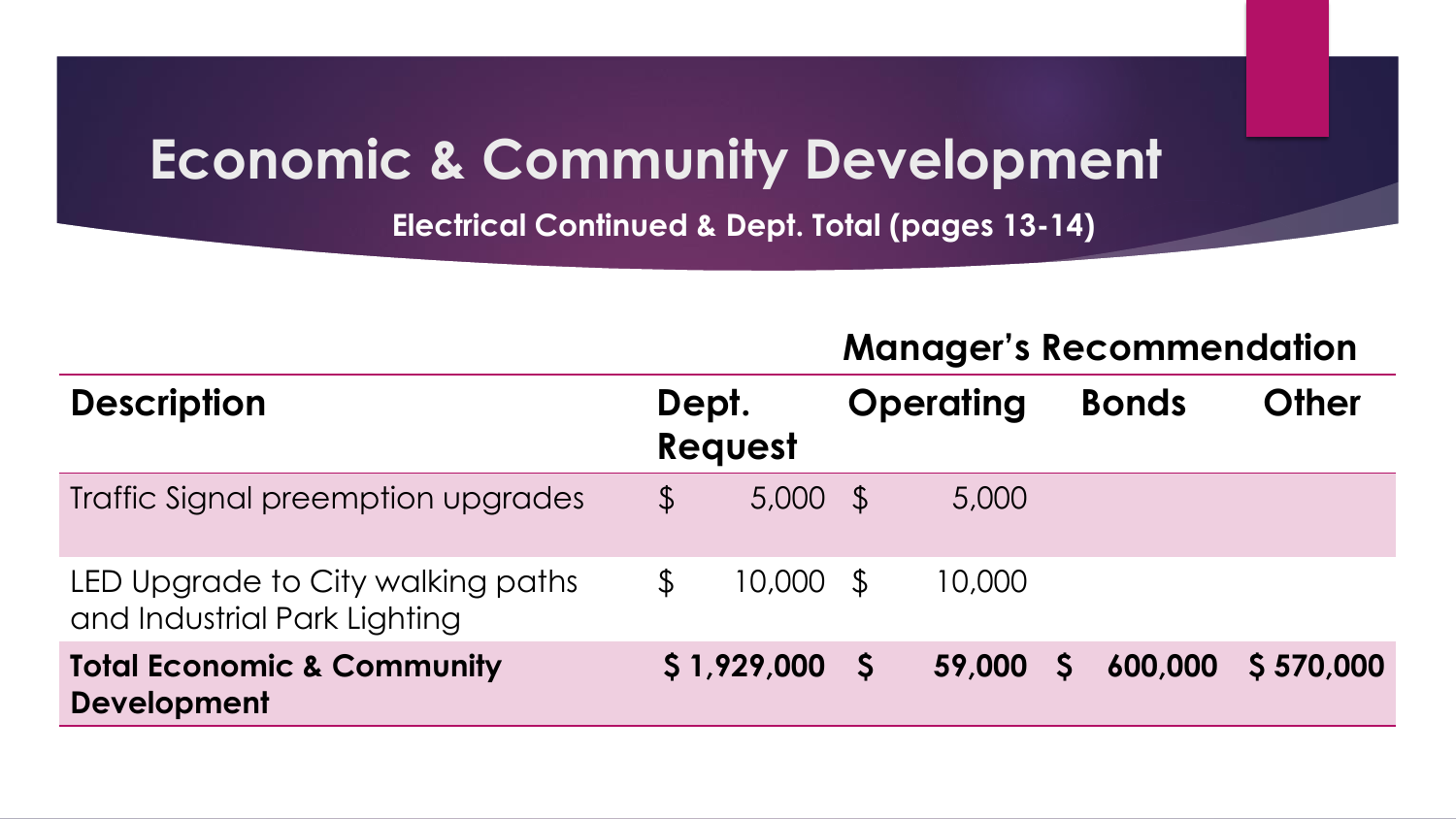#### **Description Dept. Request Operating Bonds Other** Public Works Roof Replacement Phase II  $$225,000$  \$225,000 Central Fire Boiler Replacement  $$50,000$   $$50,000$ Public Works Life Safety/Code Compliance  $$50,000$  \$50,000 \$50,000 Auburn Hall \$33,000 \$33,000 \$33,000 \$33,000 \$33,000 Police Station Improvements  $$150,000$  \$150,000 Central Fire Life Safety/Code Compliance \$ 25,000 **Total Facilities \$ 533,000 \$ 425,000 \$83,000 Unallocated Manager's Recommendation**

**Facilities (pages 15-19)**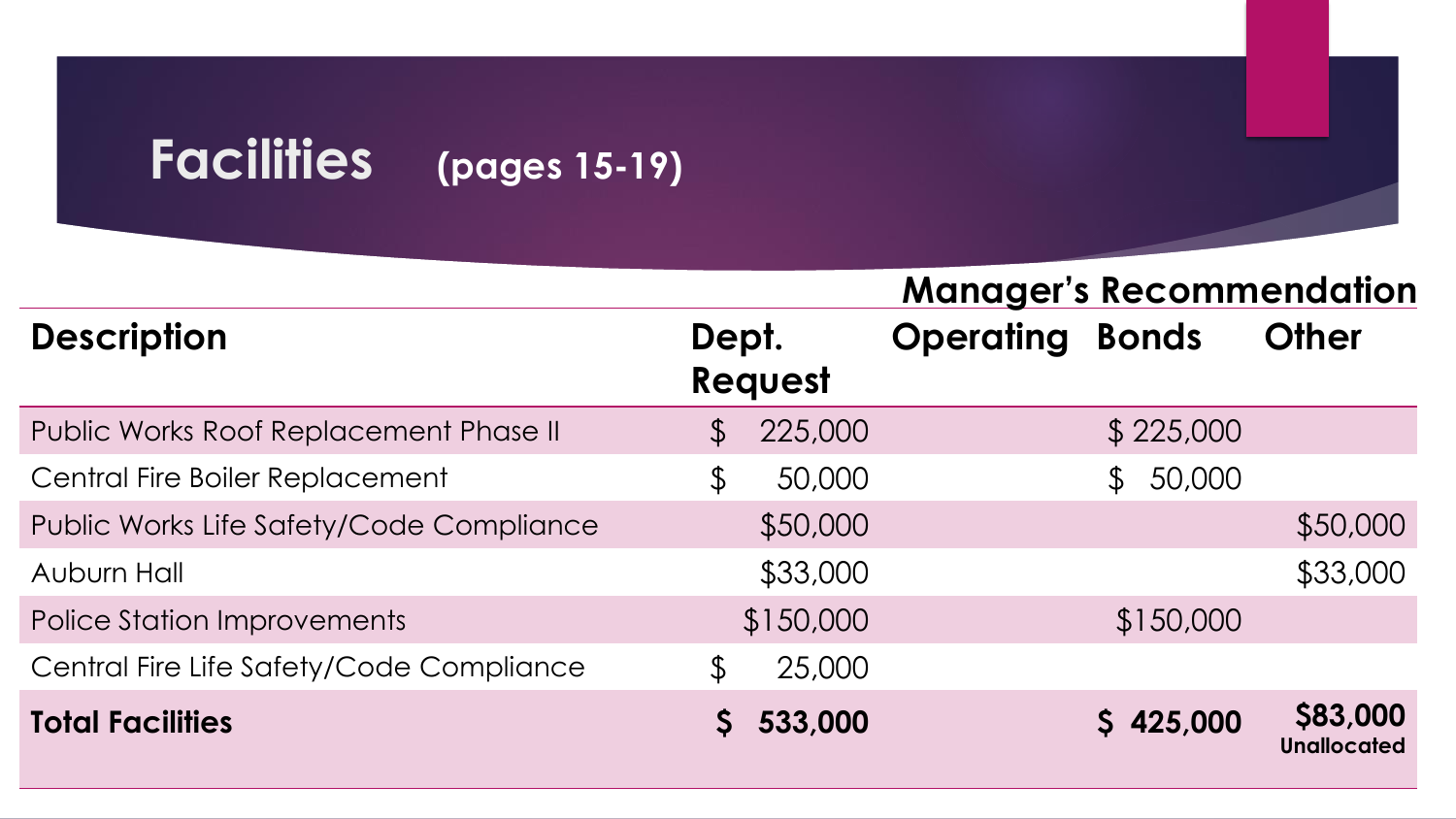#### **Finance (page 20)**

| <b>Description</b>       | Dept.<br><b>Request</b> |        | <b>Operating</b> | <b>Bonds</b> | <b>Other</b>                  |
|--------------------------|-------------------------|--------|------------------|--------------|-------------------------------|
| <b>Assessing Vehicle</b> |                         | 15,000 |                  |              | \$5,000<br><b>Unallocated</b> |

| <b>Total Finance</b> |  | $$15,000$ $$$ |  | $\sqrt{2}$ |  |  | $-$ \$ 5,000 |
|----------------------|--|---------------|--|------------|--|--|--------------|
|----------------------|--|---------------|--|------------|--|--|--------------|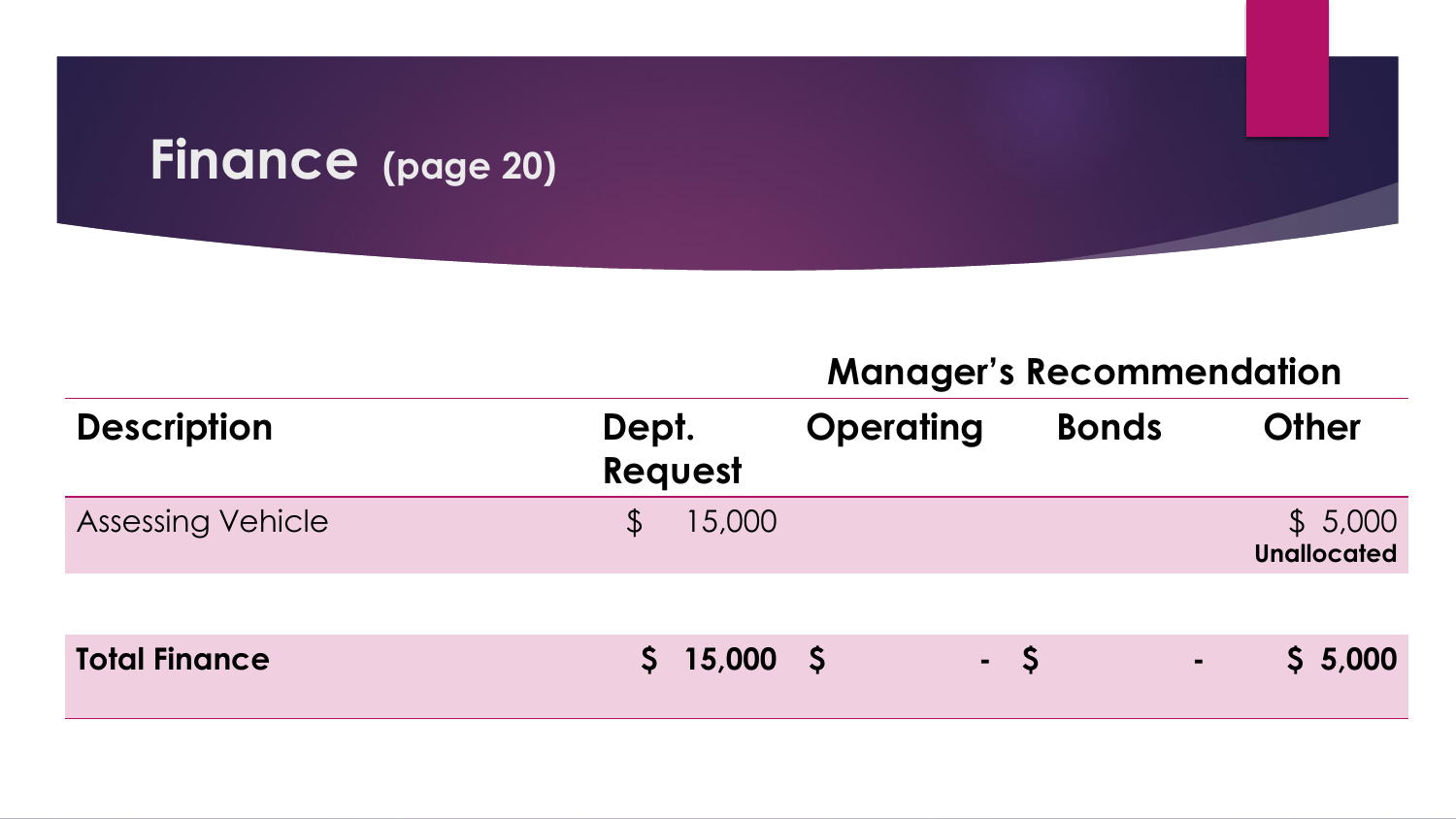### **Fire & EMS Department (pages 21-24)**

| <b>Description</b>                           | Dept.<br>Request         | <b>Operating Bonds</b> |           | <b>Other</b>                           |
|----------------------------------------------|--------------------------|------------------------|-----------|----------------------------------------|
| Apparatus Replacement                        | \$650,000                |                        | \$200,000 |                                        |
| Exhaust Management (South Auburn<br>Station) | 25,000<br>$\mathcal{L}$  |                        |           | \$25,000<br><b>Unallocated</b>         |
| <b>Video Intubation Equipment</b>            | 10,000                   |                        |           | \$10,000<br><b>EMS Capital Reserve</b> |
| <b>Cardiac Monitors</b>                      | 30,000<br>$\mathfrak{F}$ |                        |           | \$30,000<br><b>EMS Capital Reserve</b> |
| <b>Total Fire and EMS</b>                    | S 715,000                |                        | 200,000   | \$65,000                               |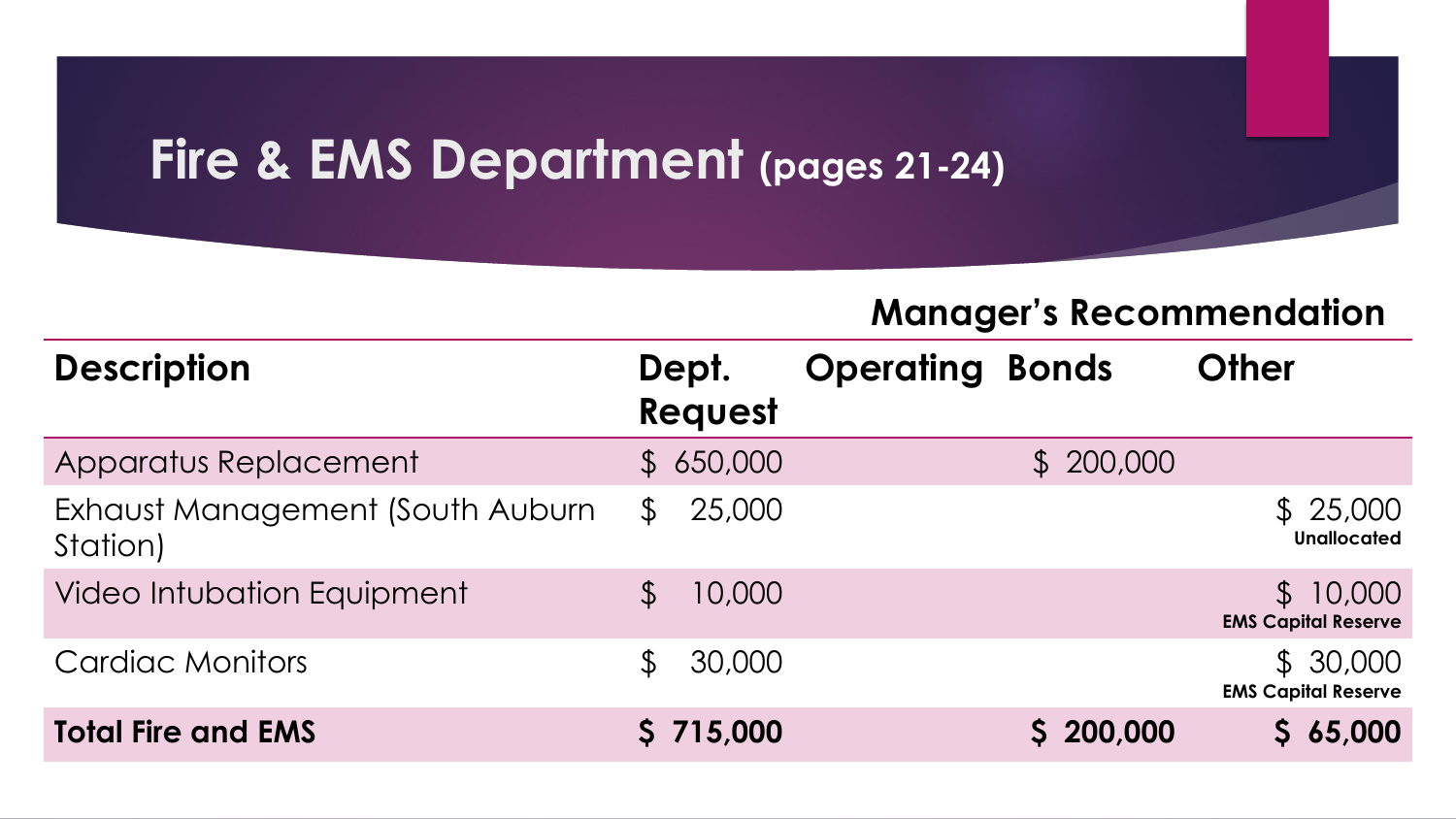### **LATC (Auburn's Share)**

| <b>Description</b>     | Dept.<br>Request | <b>Operating</b> | <b>Bonds</b> | <b>Other</b> |
|------------------------|------------------|------------------|--------------|--------------|
| <b>Bus Replacement</b> |                  | 50,000           | 50,000       |              |
| <b>Total LATC</b>      |                  | 50,000           | 50,000       |              |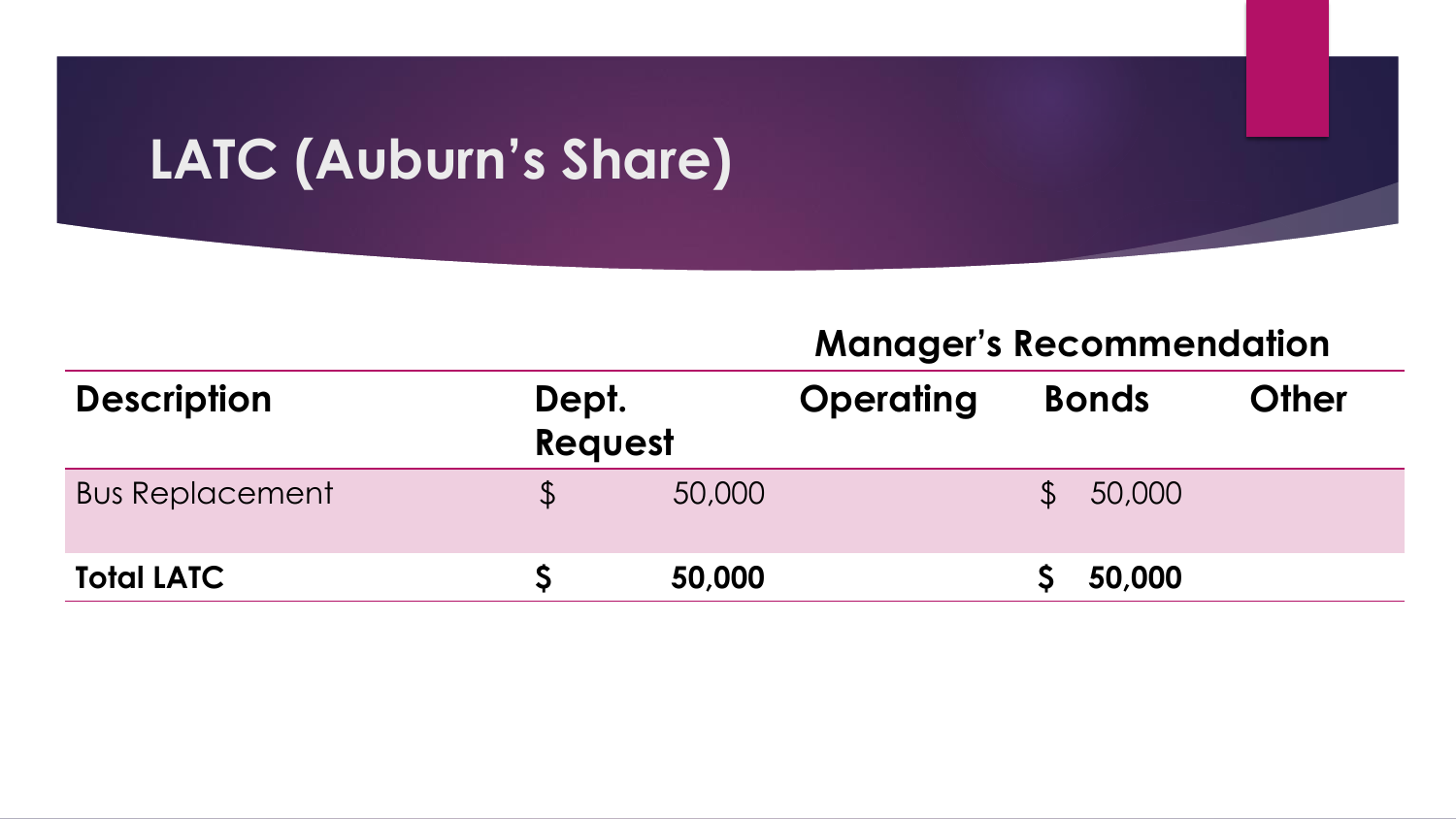### **LA911 - Auburn's Share (pages 25-29)**

| <b>Description</b>                                      | Dept.<br>Request               | <b>Operating</b>       | <b>Other</b><br><b>Bonds</b> |
|---------------------------------------------------------|--------------------------------|------------------------|------------------------------|
| Radio Replacement Project                               | \$2,050,000                    |                        | \$2,050,000                  |
| Mobile & Portable Radios-PD & FD                        | 735,000<br>$\mathfrak{P}$      | $\mathfrak{P}$         | 735,000                      |
| <b>Station Alerting &amp; Fire Alarm Box</b><br>Control | 62,500<br>$\boldsymbol{\beta}$ | $\boldsymbol{\varphi}$ | 62,500                       |
| Radio System Connectivity                               | 45,000<br>$\mathbb S$          | \$                     | 45,000                       |
| <b>Total LA911</b>                                      | \$2,892,500                    |                        | 2,892,500                    |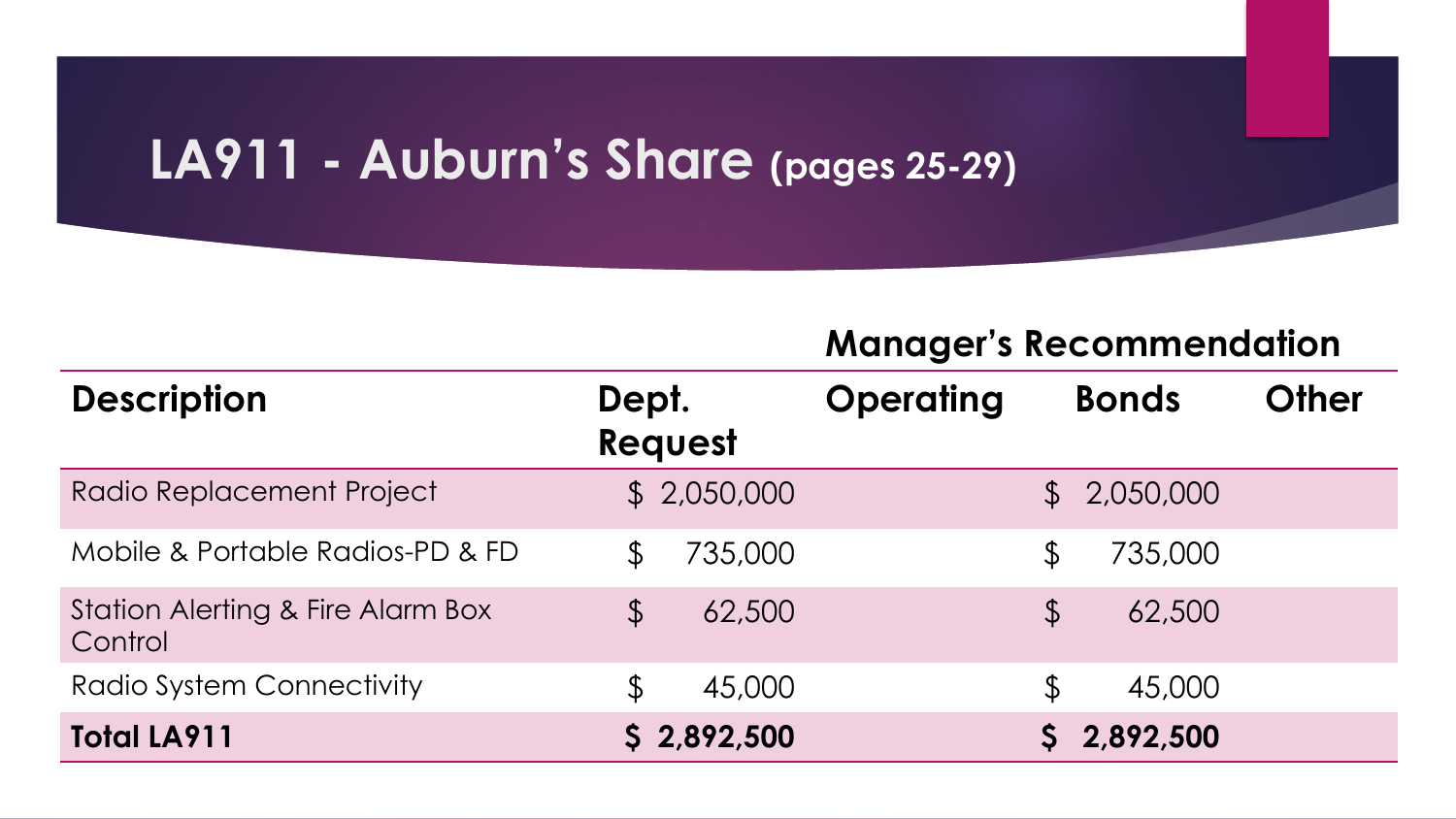### **Museum LA (page 30)**

|                        |                  | <b>Manager's Recommendation</b> |                  |              |               |              |  |  |  |  |
|------------------------|------------------|---------------------------------|------------------|--------------|---------------|--------------|--|--|--|--|
| <b>Description</b>     | Dept.<br>Request |                                 | <b>Operating</b> | <b>Bonds</b> |               | <b>Other</b> |  |  |  |  |
| Capital Campaign       |                  | 30,000                          |                  |              | $\mathcal{L}$ | 30,000       |  |  |  |  |
| <b>Total Museum LA</b> |                  | 30,000                          |                  |              |               | 30,000       |  |  |  |  |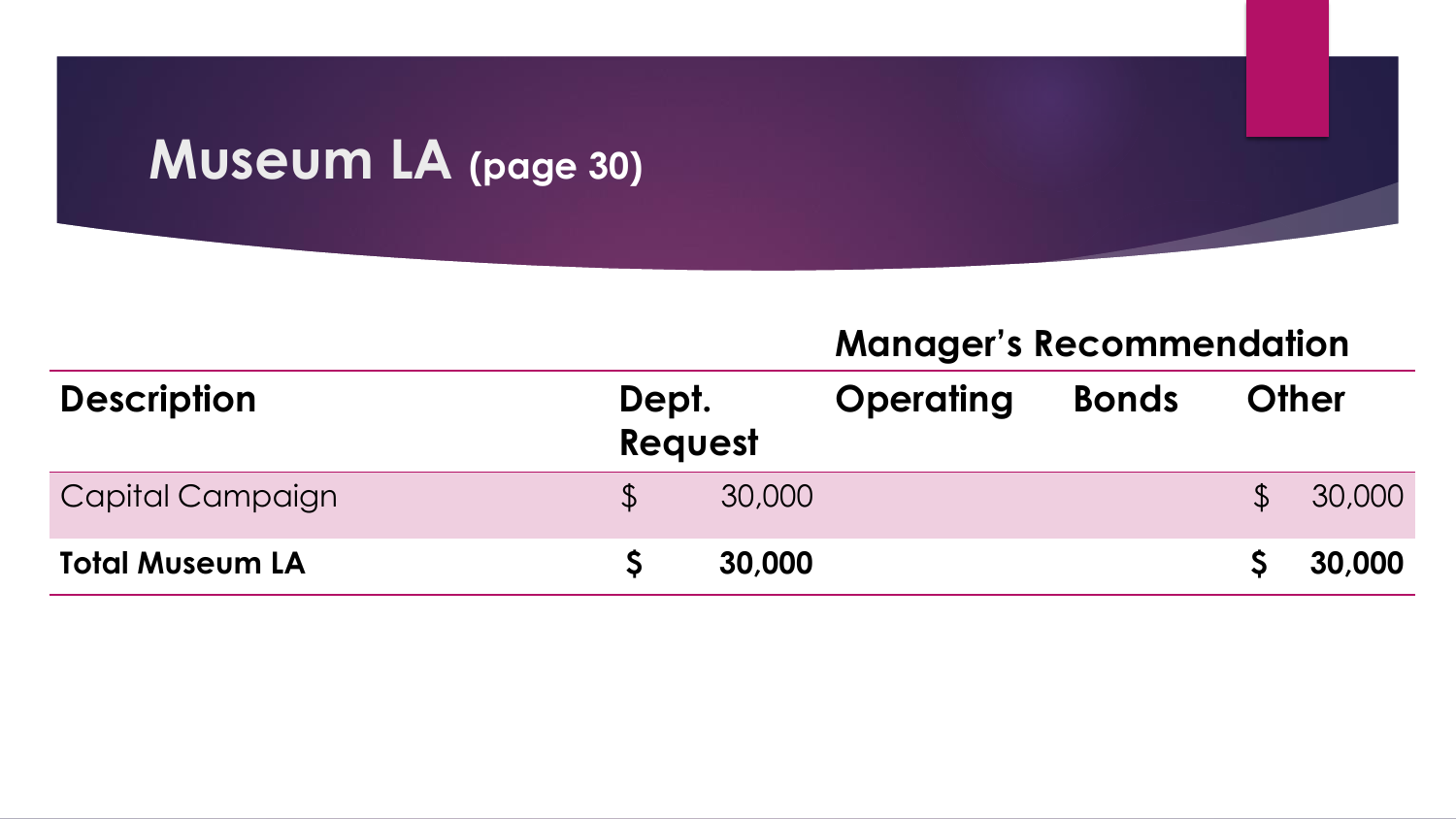#### **Police Department (pages 31-33)**

| <b>Description</b>          |                | Dept.<br><b>Request</b> | <b>Operating</b> |                | <b>Bonds</b> |               | <b>Other</b>                 |
|-----------------------------|----------------|-------------------------|------------------|----------------|--------------|---------------|------------------------------|
| Vehicle Replacement         |                | 240,000                 |                  |                | \$192,000    |               |                              |
| <b>Firearms Replacement</b> | $\mathfrak{P}$ | 70,800                  |                  | $\mathfrak{P}$ | 70,800       |               |                              |
| Radar/Message Sign Trailer  | $\mathfrak{P}$ | 25,000                  |                  |                |              | $\frac{1}{2}$ | 25,000<br><b>Unallocated</b> |
| <b>Total Police</b>         |                | 335,800                 |                  |                | \$262,800    | S             | 25,000                       |
|                             |                |                         |                  |                |              |               |                              |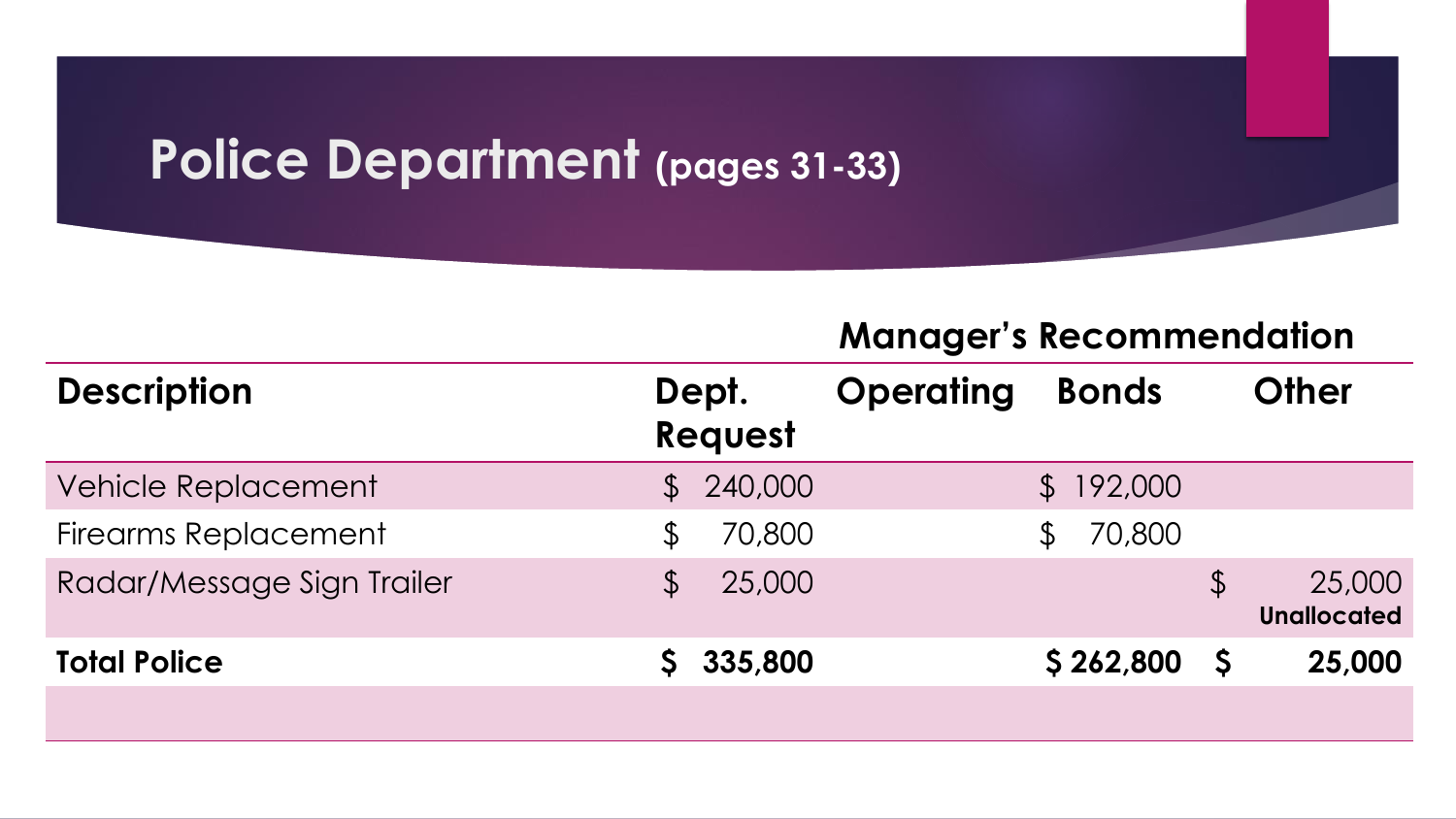### **Public Works Department**

**Engineering (pages 34- 38)** 

|                             |                        |           | <b>Manager's Recommendation</b> |                        |              |              |  |  |  |
|-----------------------------|------------------------|-----------|---------------------------------|------------------------|--------------|--------------|--|--|--|
| <b>Description</b>          | Dept.                  | Request   | <b>Operating</b>                |                        | <b>Bonds</b> | <b>Other</b> |  |  |  |
| <b>Pavement Resurfacing</b> | $\boldsymbol{\varphi}$ | 1,000,000 |                                 |                        |              |              |  |  |  |
| Reconstruction              | \$                     | 2,400,000 |                                 | \$                     | 700,000      |              |  |  |  |
| Reclamation/Resurfacing     | $\frac{1}{2}$          | 2,600,000 |                                 | $\frac{1}{2}$          | 750,000      |              |  |  |  |
| <b>Major Drainage</b>       | \$                     | 500,000   |                                 | $\frac{1}{2}$          | 500,000      |              |  |  |  |
| <b>MDOT Match</b>           | $\boldsymbol{\beta}$   | 750,000   |                                 | $\boldsymbol{\varphi}$ | 750,000      |              |  |  |  |
| Sidewalks                   | $\frac{1}{2}$          | 250,000   |                                 | $\boldsymbol{\varphi}$ | 50,000       |              |  |  |  |
| <b>Bridge Maintenance</b>   | $\beta$                | 100,000   |                                 |                        |              |              |  |  |  |
| <b>Total Engineering</b>    | \$                     | 7,600,000 |                                 |                        | 2,750,000    |              |  |  |  |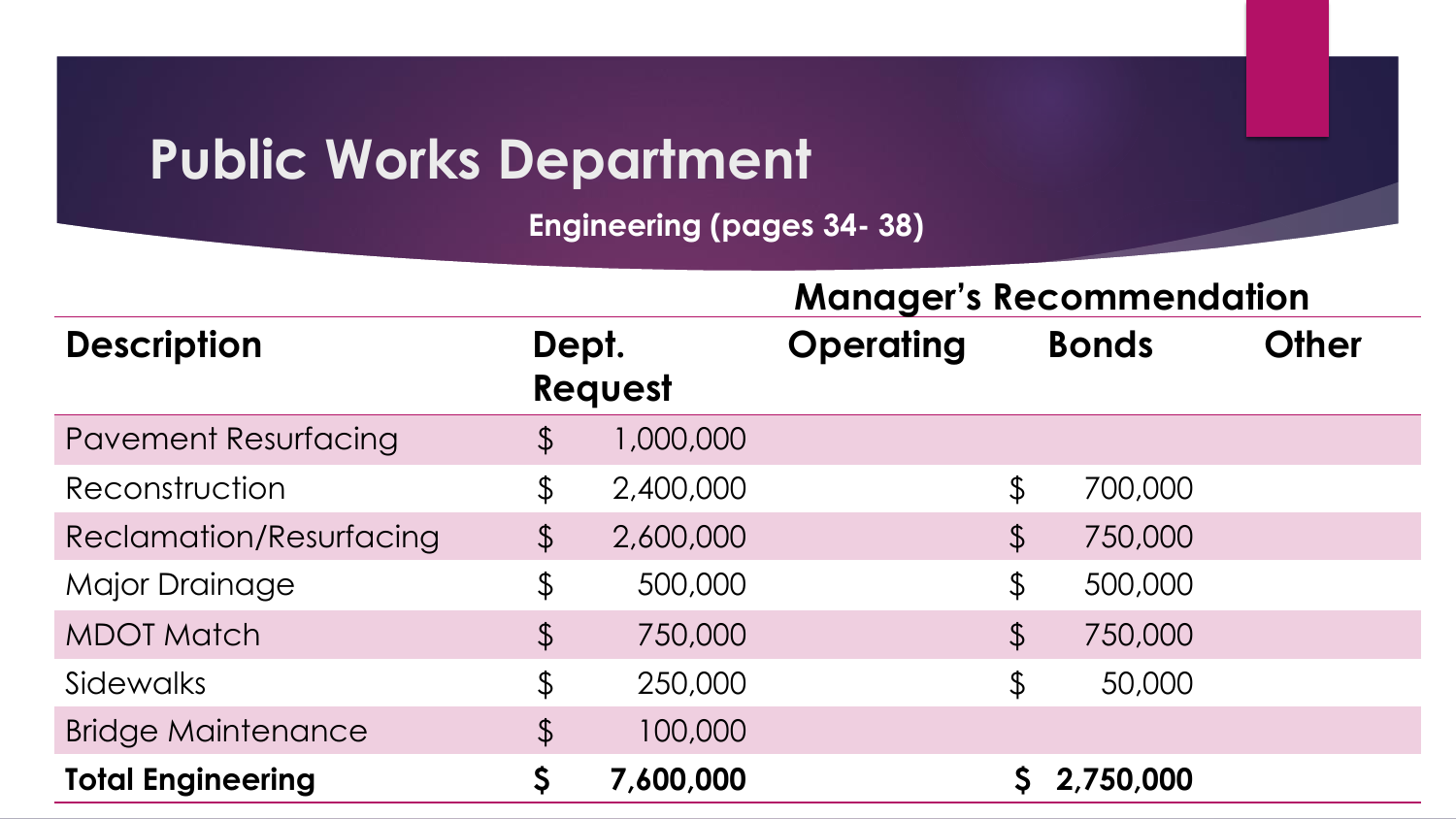## **Public Works, Continued**

**Public Works (39 – 42)** 

|                                   | <b>Manager's Recommendation</b> |                  |              |              |  |  |  |  |
|-----------------------------------|---------------------------------|------------------|--------------|--------------|--|--|--|--|
| <b>Description</b>                | Dept.<br>Request                | <b>Operating</b> | <b>Bonds</b> | <b>Other</b> |  |  |  |  |
| Replace 7 yard plow trucks        | \$418,000                       |                  | \$209,000    |              |  |  |  |  |
| Replace 12 yard plow trucks       | \$464,000                       |                  | \$231,000    |              |  |  |  |  |
| <b>Replace Street Sweeper</b>     | \$235,000                       |                  |              |              |  |  |  |  |
| Portable Lift System              | \$63,000                        |                  |              |              |  |  |  |  |
| Replace One Ton Trucks            | \$67,000                        |                  | \$67,000     |              |  |  |  |  |
| <b>Hot Box Pavement Reclaimer</b> | \$46,000                        |                  | \$46,000     |              |  |  |  |  |
|                                   |                                 |                  |              |              |  |  |  |  |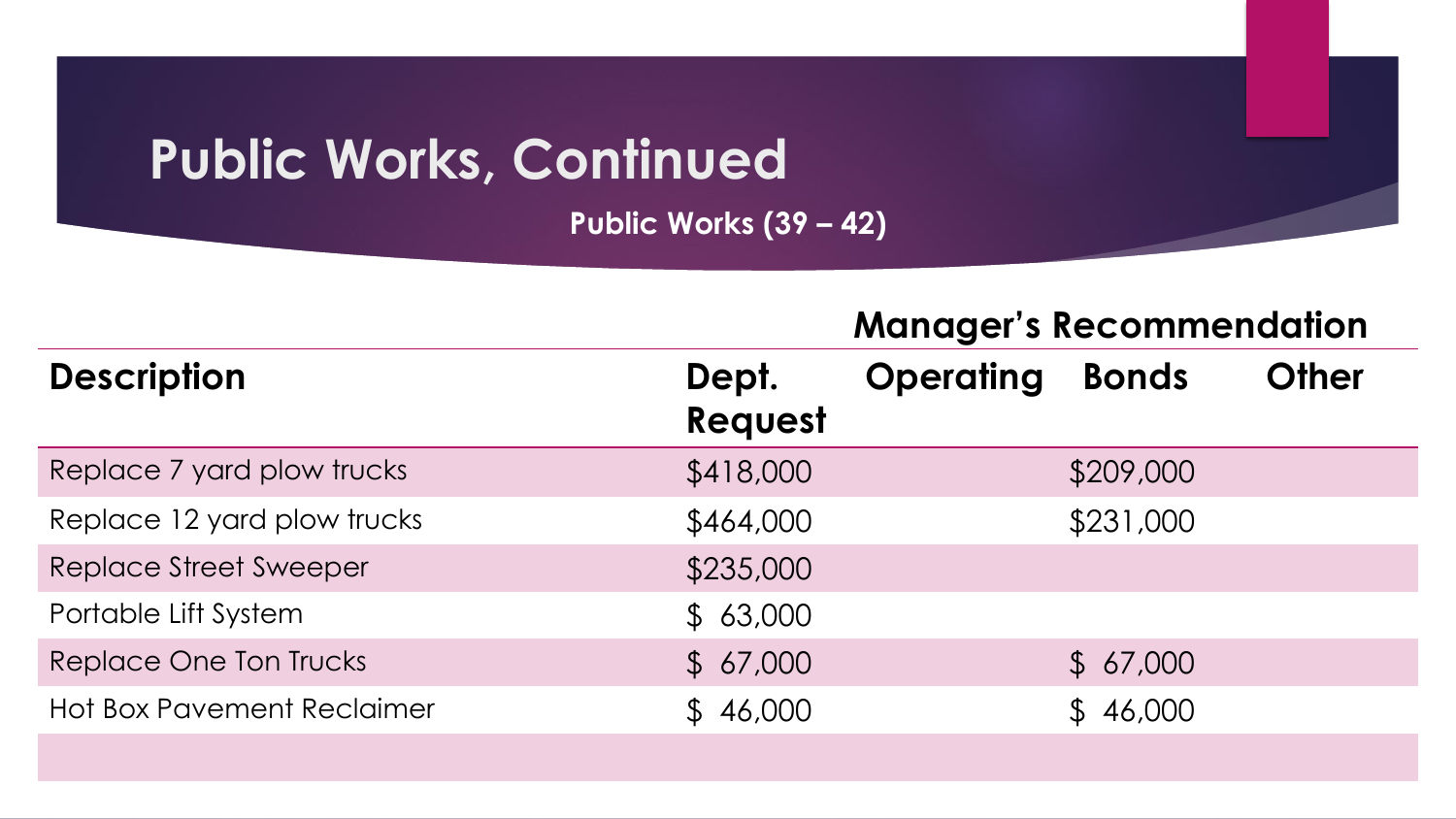### **Public Works, Continued**

**Public Works (43 – 44)** 

|                                      |                         | <b>Manager's Recommendation</b> |              |              |  |  |  |  |
|--------------------------------------|-------------------------|---------------------------------|--------------|--------------|--|--|--|--|
| <b>Description</b>                   | Dept.<br><b>Request</b> | <b>Operating</b>                | <b>Bonds</b> | <b>Other</b> |  |  |  |  |
| <b>Tracked Excavator Replacement</b> | \$225,000               |                                 |              |              |  |  |  |  |
| Replace multi-use tractor            | \$175,000               |                                 |              |              |  |  |  |  |
| Slope Mower                          | \$33,000                |                                 | \$33,000     |              |  |  |  |  |
| <b>Trench Box</b>                    | \$21,000                |                                 |              |              |  |  |  |  |
| Replace Vac-All                      | \$405,000               |                                 | \$45,000     |              |  |  |  |  |
| Sidewalk Plow Equipment              | \$28,000                |                                 |              |              |  |  |  |  |
| Replace Trailer Mounted Sign         | 16,000<br>$\mathcal{P}$ |                                 |              |              |  |  |  |  |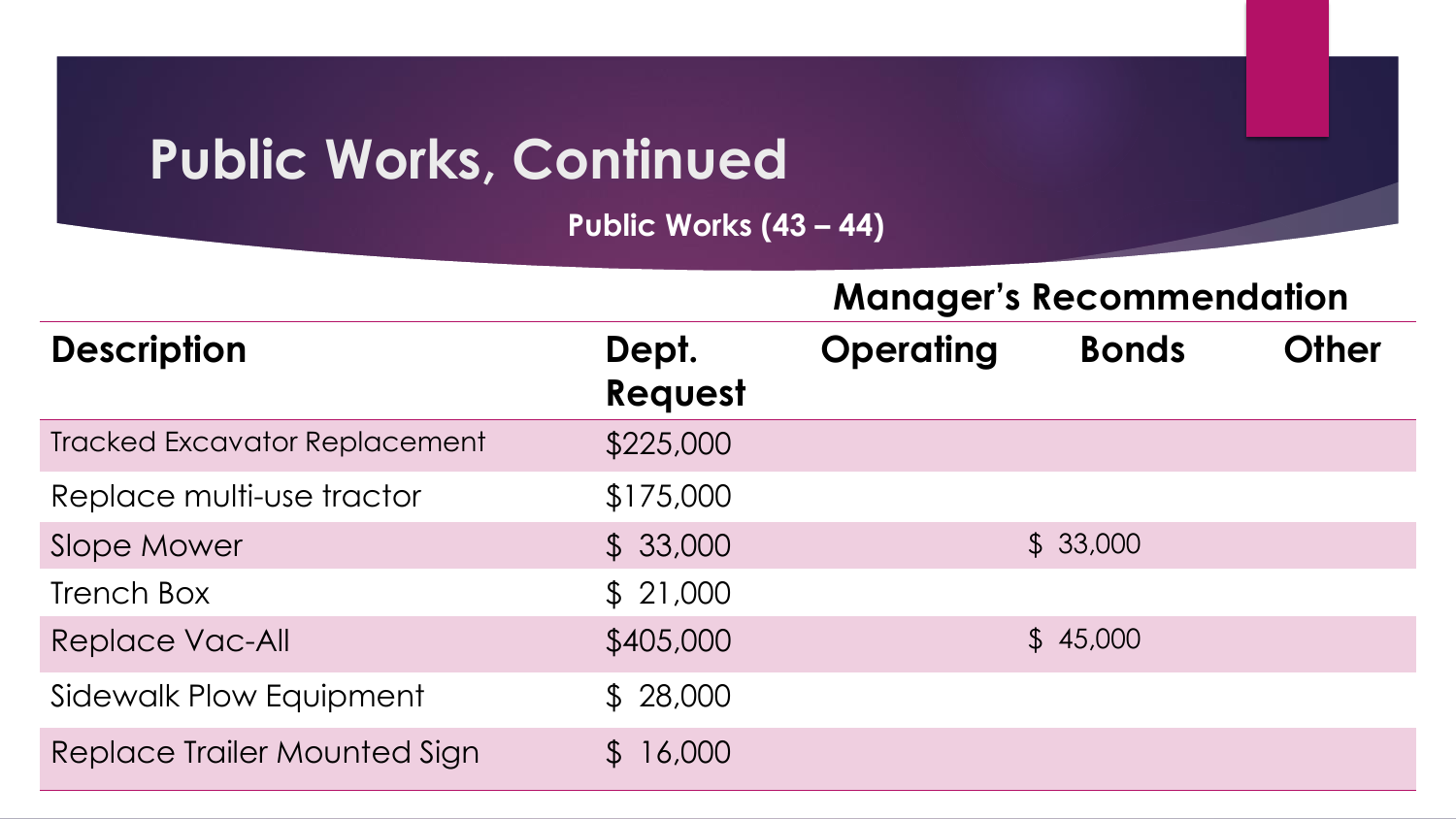### **Public Works, Continued**

**Public Works, Continued**

| <b>Manager s Recommendation</b> |           |       |                   |  |  |  |  |
|---------------------------------|-----------|-------|-------------------|--|--|--|--|
|                                 | Oneratina | Ronde | O <sub>thar</sub> |  |  |  |  |

| <b>Description</b>        | Dept.<br>Request | <b>Operating</b> | <b>Bonds</b> | <b>Other</b> |
|---------------------------|------------------|------------------|--------------|--------------|
| <b>Total Public Works</b> | \$2,196,000      | - S              | 631,000      |              |
| <b>Total Public Works</b> | \$9,796,000      | $-S$             | 3,381,000    |              |
|                           |                  |                  |              |              |
|                           |                  |                  |              |              |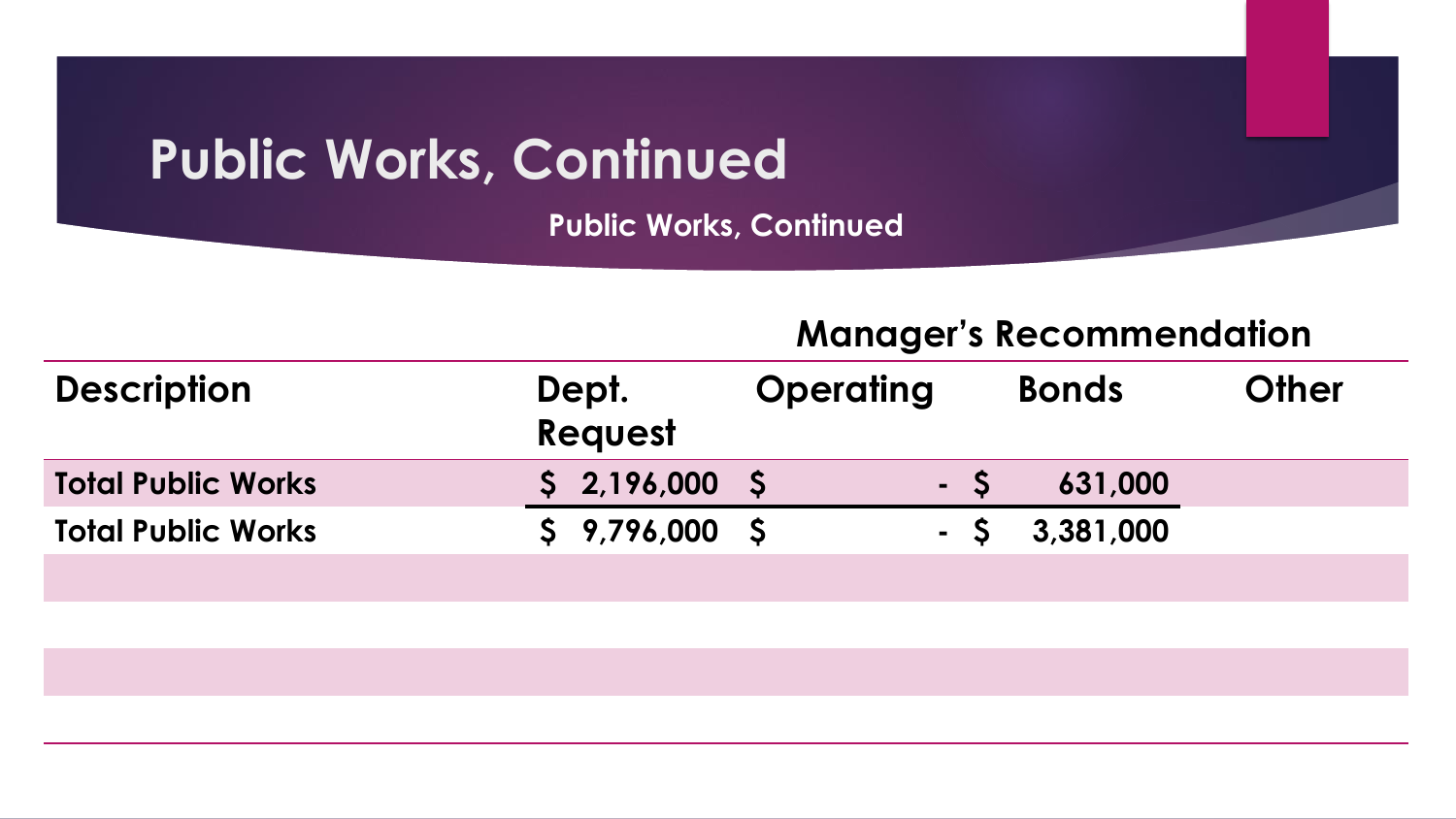#### **Recreation & Sports Facilities (pages 45 – 47)**

|                                             |                  | <u>Manager Sinecommentation</u> |              |                              |
|---------------------------------------------|------------------|---------------------------------|--------------|------------------------------|
| <b>Description</b>                          | Dept.<br>Request | <b>Operating</b>                | <b>Bonds</b> | <b>Other</b>                 |
| Union St. Park/Chestnut Park Upgrades       | \$60,000         |                                 | \$60,000     |                              |
| Municipal Beach (non-swimming)              | \$25,000         |                                 |              |                              |
| <b>Tot Lot Upgrades</b>                     | \$50,000         |                                 |              |                              |
| <b>Tables and Chairs</b>                    | \$10,000         |                                 |              |                              |
| Department Re-Brand                         | \$15,000         |                                 |              | 15,000<br><b>Unallocated</b> |
| <b>Pettengill Baseball Field Renovation</b> | \$90,000         |                                 | 90,000       |                              |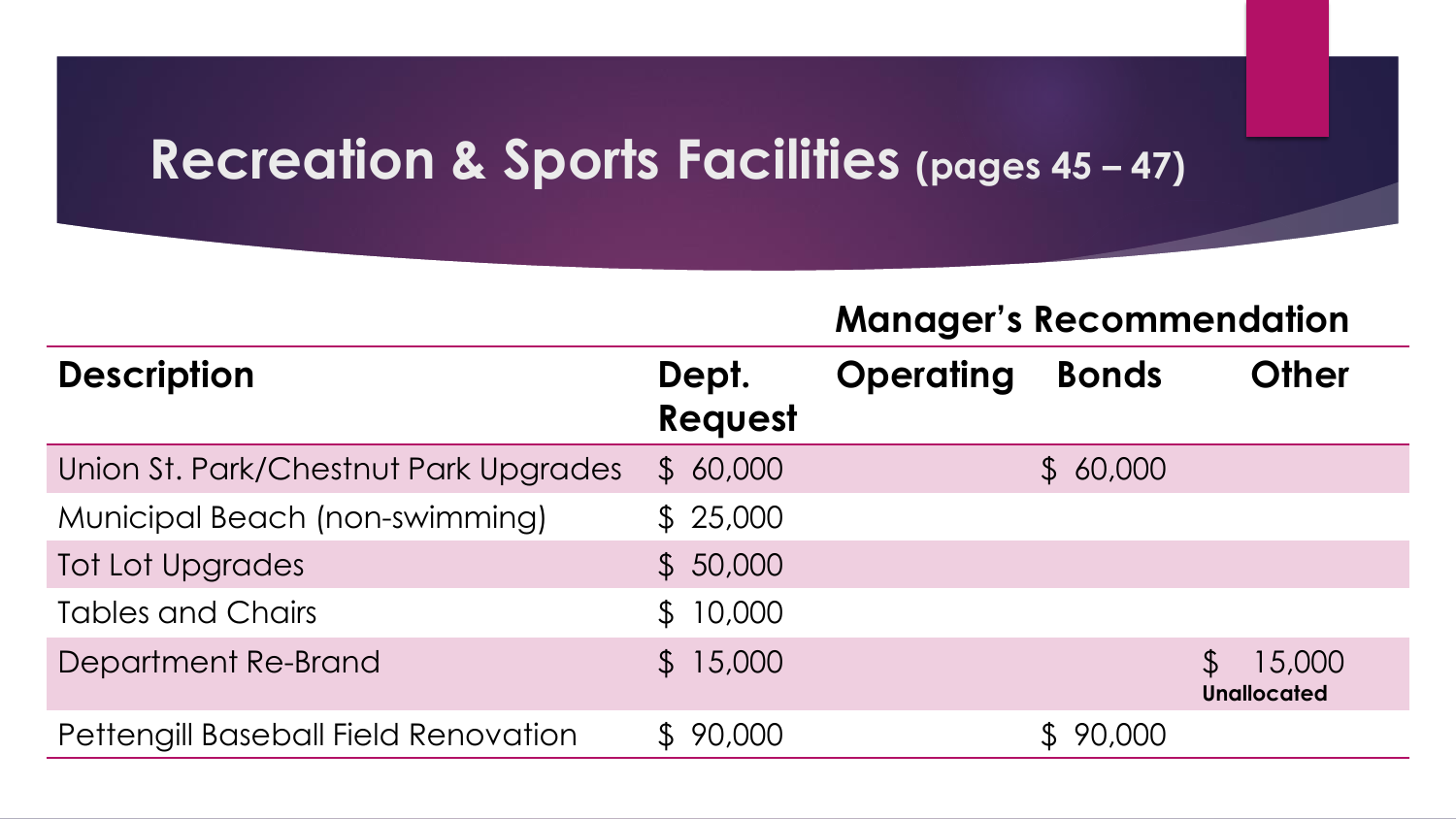#### **Recreation & Sports Facilities (pages 48 – 50)**

| <b>Description</b>                |                | Dept.<br>Request |                | <b>Operating</b> | <b>Bonds</b> | <b>Other</b>                                  |
|-----------------------------------|----------------|------------------|----------------|------------------|--------------|-----------------------------------------------|
| <b>Fitness Room Equipment</b>     | $\mathfrak{F}$ | 25,000           |                |                  |              | 25,000<br>$\mathcal{F}$<br><b>Unallocated</b> |
| Dog Park                          | $\mathcal{L}$  | 20,000           |                |                  |              |                                               |
| <b>Senior Center Phase III</b>    | $\mathfrak{P}$ | 100,000          |                |                  |              | 25,000<br>$\mathcal{L}$<br><b>Unallocated</b> |
| Scissor Lift                      | $\mathcal{L}$  | 14,000           | $\mathfrak{P}$ | 14,000           |              |                                               |
| Rubberized Floor (Ingersoll Turf) | $\mathfrak{P}$ | 11,000           | $\mathfrak{P}$ | 11,000           |              |                                               |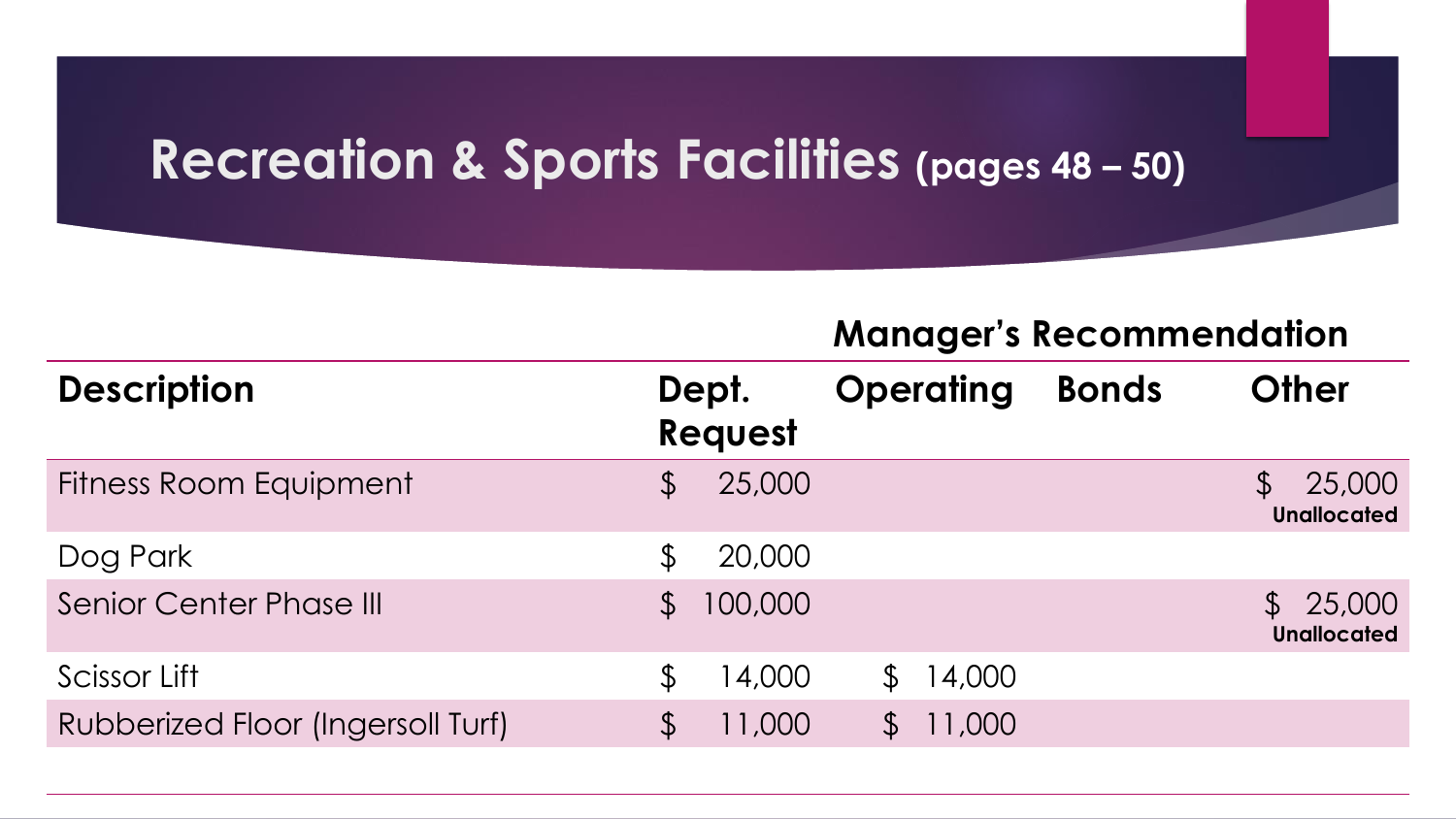#### **Recreation & Sports Facilities (pages 51 – 53)**

| <b>Description</b>                              | Dept.<br><b>Request</b> |         | <b>Operating</b> |          | <b>Bonds</b> | <b>Other</b> |
|-------------------------------------------------|-------------------------|---------|------------------|----------|--------------|--------------|
| Portable Stage                                  | $\mathcal{P}$           | 180,000 |                  |          | \$180,000    |              |
| Event Lighting Rink #1                          | $\mathfrak{P}$          | 15,000  | $\mathfrak{P}$   | 15,000   |              |              |
| Rink #2 Removal & Reinstallation                | $\mathcal{L}$           | 30,000  | $\mathbb{S}$     | 30,000   |              |              |
|                                                 |                         |         |                  |          |              |              |
| <b>Total Recreation &amp; Sports Facilities</b> |                         | 645,000 |                  | \$70,000 | \$330,000    | \$65,000     |